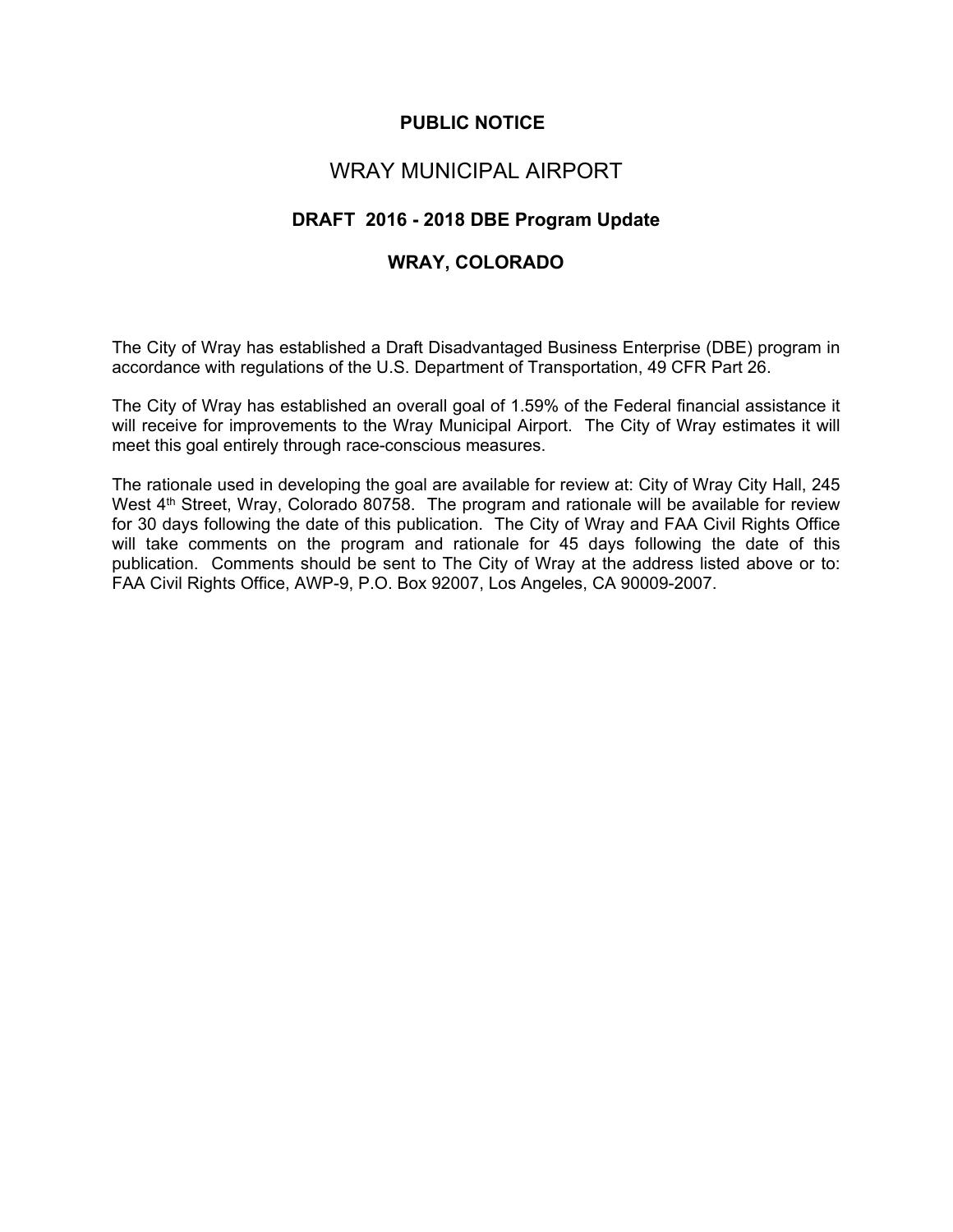# **Attachment 1**

**Section 26.45: Three-Year Goal Methodology**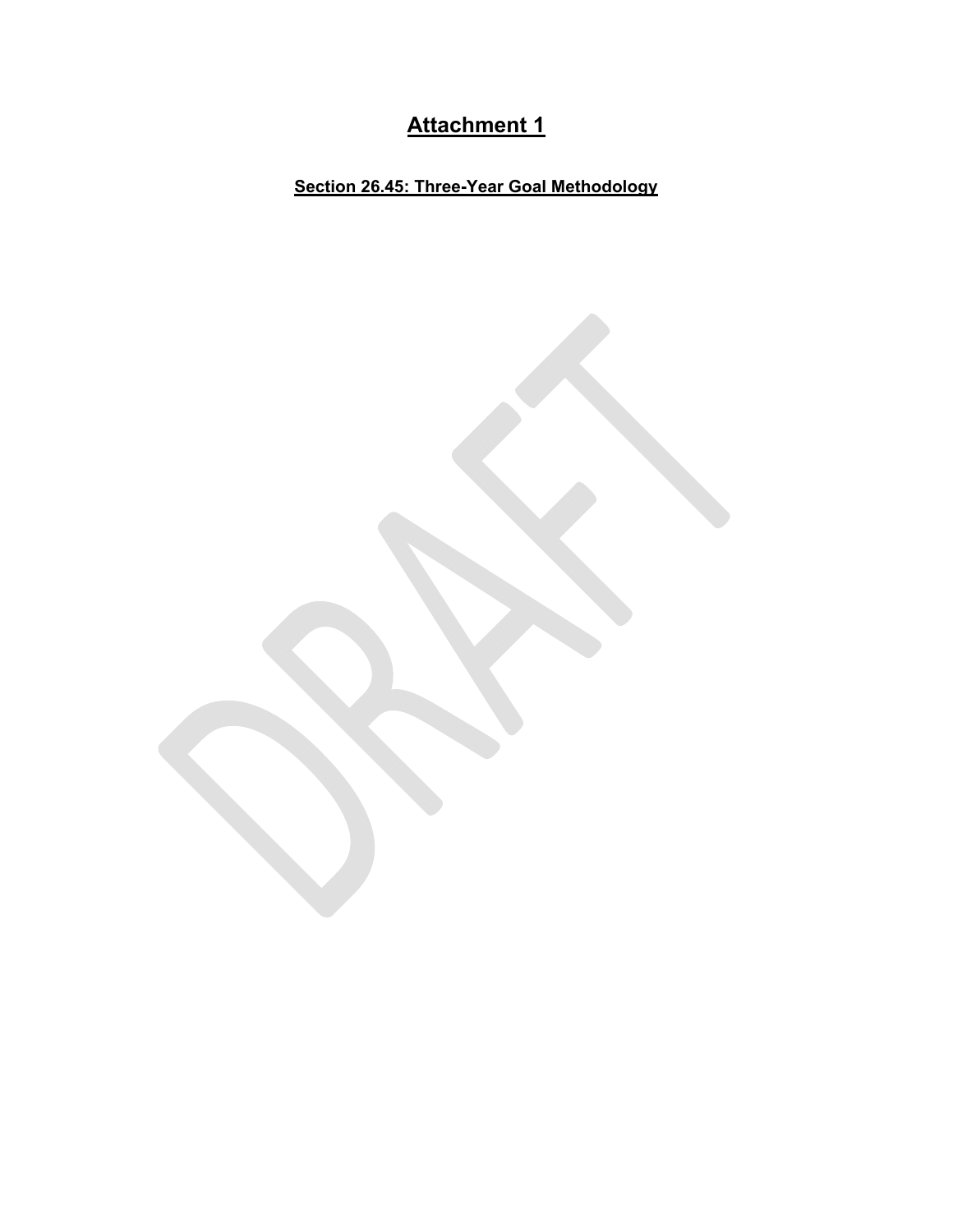### **Section 26.45: Three-Year Goal Methodology**

#### **Wray Municipal Airport**

#### **Amount of Goal**

The Sponsor's overall three-year goal for the time period October 1, 2015 to September 30, 2018 is the following: 1.59% of the Federal financial assistance the Sponsor will expend in DOT-assisted contracts.

Given the amount of DOT-assisted contracts the Sponsor expects to let during this period, which is:

| <b>Fiscal</b><br>Year | <b>Project</b>                      | <b>Total Amount</b> | <b>FAA Amount</b> | <b>Total DBE</b><br>Amount | <b>FAA DBE</b><br><b>Amount</b> |
|-----------------------|-------------------------------------|---------------------|-------------------|----------------------------|---------------------------------|
| 2016                  | PAPI and RSA<br><i>Improvements</i> | \$280,000.00        | \$252,000.00      | \$4,438.98                 | \$3,995.08                      |
| 2017                  | NA                                  | \$0.00              | \$0.00            | \$0.00                     | \$0.00                          |
| 2018                  | NA                                  | \$0.00              | \$0.00            | \$0.00                     | \$0.00                          |
| Total                 |                                     | \$280,000.00        | \$252,000.00      | \$4,438.98                 | \$3,995.08                      |

This means that the Sponsor has set a goal of expending \$3,995.08 FAA (\$4,438.98 total) with DBEs during this period. The goals have been established for the **PAPI and RSA Improvements** project.

#### **Methodology used to Calculate Overall Goal**

**Step 1**: 26.45(c)

To calculate the base figure for the goals, the Sponsor will determine the number of contractors in the State of Colorado, in the following NAICS codes found in the Census Bureau's CBP database. The Sponsor has found that a substantial majority of contractors and subcontractors that perform work for them are located within the State, and the Sponsor spends a substantial amount of their contracting dollars in the State.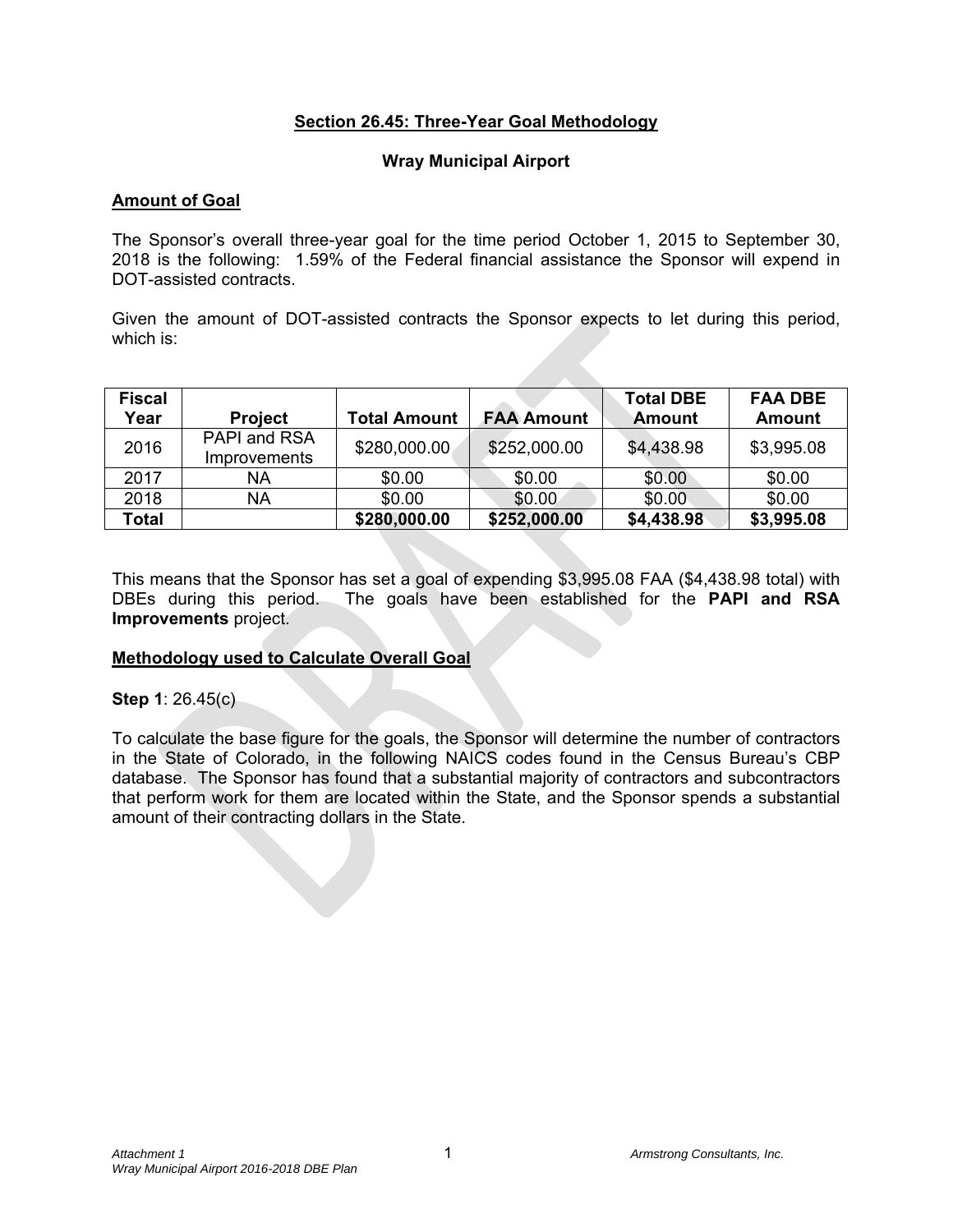For the Fiscal year 2017 PAPI and RSA Improvements project, the Sponsor anticipates awarding the following:

|                            |              | (Denominator)      | (Numerator)          | (Weighted Value)        |
|----------------------------|--------------|--------------------|----------------------|-------------------------|
|                            |              |                    |                      |                         |
|                            |              | Number of          | Number of            |                         |
| Type of Work               | <b>NAICS</b> | Firms from         | Firms from           | <b>Estimated Cost /</b> |
|                            | Code         | <b>Census Data</b> | <b>DBE Directory</b> | % of Total Cost         |
| <b>Highway Contractor</b>  | 238910       | 811                | 24                   | \$80,000 / 28.57        |
| Electrical                 | 238210       | 1,717              |                      | \$100,000 / 35.71       |
| Trucking                   | 484110       | 403                |                      | \$30,000 / 10.71        |
| Engineering                | 541330       | 2,297              | 61                   | \$30,000 / 10.71        |
| <b>Construction Survey</b> | 541370       | 255                | 13                   | \$15,000 / 5.36         |
| Landscaping                | 561730       | 1,987              | 30                   | \$25,000 / 8.93         |

To arrive at the base figure, these calculated values for each type of work are then weighted based upon the estimated cost of each type of work compared to the total value of the work. The following is the formula used to calculate this base goal:

 $((0.2857 \times (24/811)) + (0.3571 \times (1/1,717)) + (0.1071 \times (1/403)) + (0.1071 \times (61/2,297)) +$ (0.0536 X (13/255)) + (0.0893 X (30/1,987))) = **1.59%** 

#### **Step 2**: 26.45(d)

Following the calculation of this base figure, the Sponsor will adjust the base figure because of disparity studies in the area, the capacity of DBE's to perform the types of work the Sponsor has available, and other factors that may affect the number of DBE's available for the project.

After calculating a base figure of the relative availability of DBEs, evidence was examined to determine what adjustment was needed to the base figure in order to arrive at the overall goal.

There have not been similar projects at the Wray Municipal Airport in the past five years.

Since there is no past participation to average in, the average over the three fiscal years of Step 1 is **1.59%**.

Further, there are no applicable disparity studies for the local market area or recent legal case information available for the State of Colorado to show any evidence of barriers to entry or competitiveness of DBEs, therefore the Sponsor found no reason to adjust the figure for this area. However, the Sponsor will continue to contact state and local agencies to determine when a disparity study or legal case information becomes available.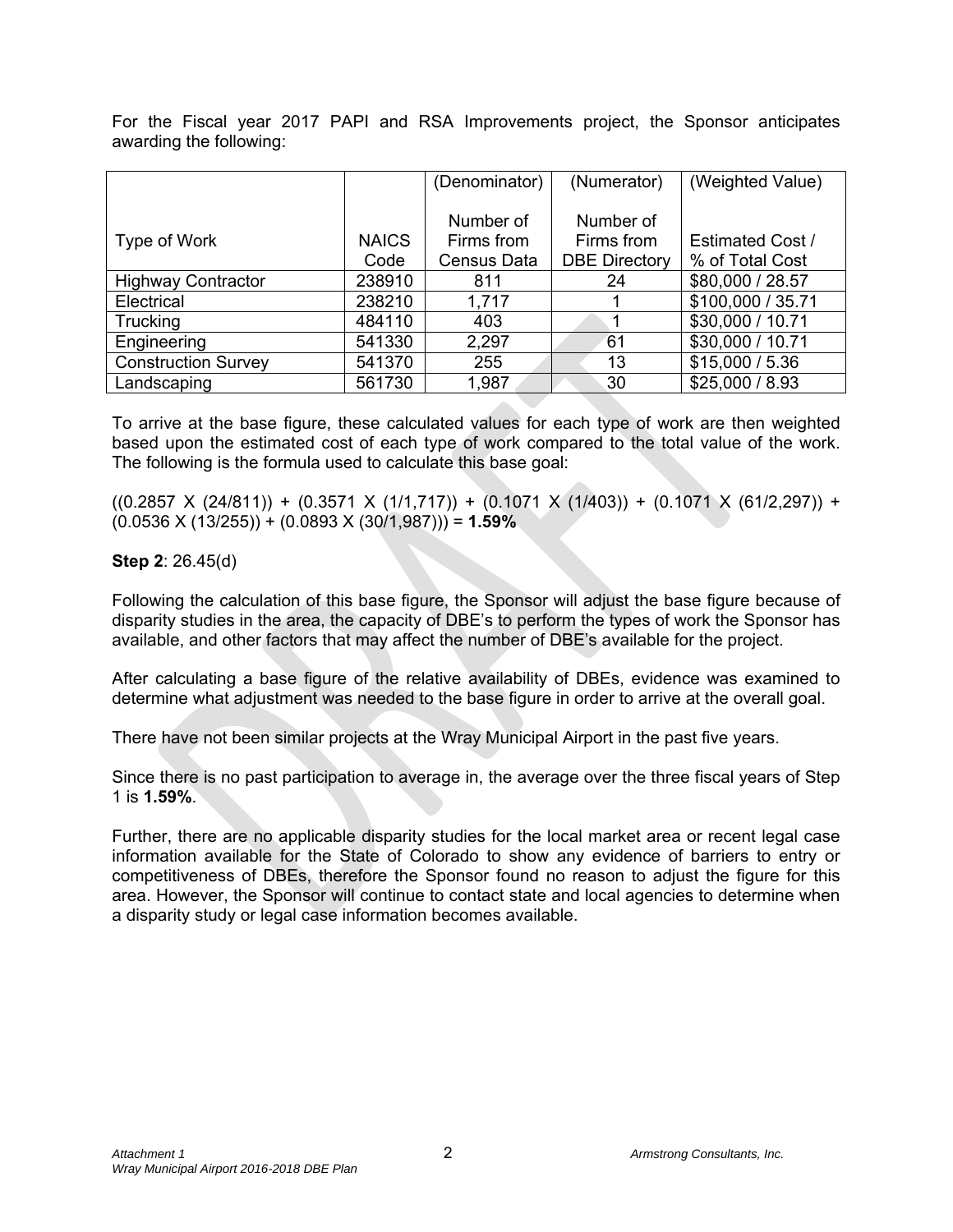#### **Breakout of Estimated "Race and Gender Neutral" (RN) and "Race and Gender Conscious" (RC) Participation**

The Sponsor will meet the maximum feasible portion of the overall goal by using RN means of facilitating DBE participation. The Sponsor uses the following race-neutral means to increase DBE participation:

- 1. Arranging solicitations, times for the presentation of bids, quantities, specifications, and delivery schedules in ways that facilitate DBE, and other small businesses, participation (e.g., unbundling large contracts to make them more accessible to small businesses, requiring or encouraging prime contractors to subcontract portions of work that they might otherwise perform with their own forces);
- 2. Providing technical assistance and other services;
- 3. Carrying out information and communications programs on contracting procedures and specific contract opportunities (e.g., ensuring the inclusion of DBEs, and other small businesses, on recipient mailing lists for bidders; ensuring the dissemination to bidders on prime contracts of lists of potential subcontractors; provision of information in languages other than English, where appropriate);
- 4. Ensuring distribution of the State DBE directory, through print and electronic means, to the widest feasible universe of potential prime contractors.

The Sponsor estimates that, in meeting the overall goal of 1.59% the Sponsor will obtain 1.59% from race-conscious participation and 0.00% through race-neutral measures.

The Sponsor will adjust the estimated breakout of race-neutral and race-conscious participation as needed to reflect actual DBE participation (see 26.51(f)) and will track and report race-neutral and race conscious participation separately. For reporting purposes, race-neutral DBE participation includes, but is not necessarily limited to, the following: DBE participation through a prime contract a DBE obtains through customary competitive procurement procedures; DBE participation through a subcontract on a prime contract that does not carry DBE goals; DBE participation on a prime contract exceeding a contract goal; and DBE participation through a subcontract from a prime contractor that did not consider a firm's DBE status in making the award.

The Sponsor will maintain data separately on DBE achievements in those contracts with and without contract goals, respectively.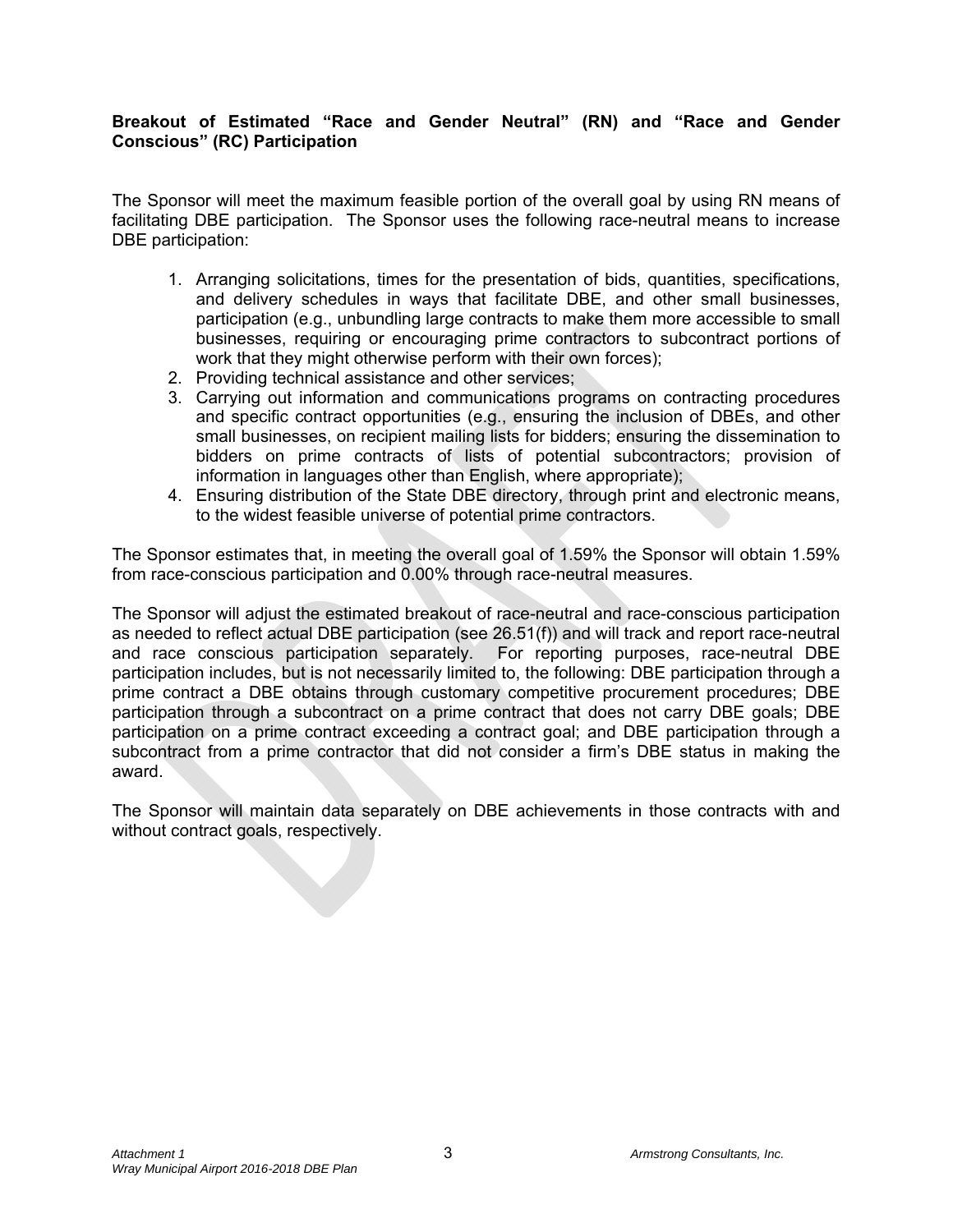#### PUBLIC PARTICIPATION

#### **Consultation**: Section 26.45(g)(1).

In establishing the overall goal, the Sponsor will provide for consultation and publication. This includes consultation with minority, women's and general contractor groups, community organizations, and other officials or organizations which could be expected to have information concerning the availability of disadvantaged and non-disadvantaged businesses, the effects of discrimination on opportunities for DBEs, and the Sponsor's efforts to establish a level playing field for the participation of DBEs. The consultation will include a scheduled, direct, interactive exchange with as many interested stakeholders as possible focused on obtaining information relevant to the Sponsor's goal setting process, and it will occur before we are required to submit our goal methodology to the operating administration for review pursuant to paragraph (f) of this section. We will document in our goal submission the consultation process that we engaged in. Notwithstanding paragraph (f)(4) of this section, we will not implement our proposed goal until we have complied with this requirement.

Before establishing the overall goal, a consultation meeting was held for National Association of Women in Construction, Colorado Small Business Development Center, AGC of Colorado, and the Hispanic Chamber of Commerce without limiting consultation to these persons or groups, to obtain information concerning the availability of disadvantaged and non-disadvantaged businesses, the effects of discrimination on opportunities for DBEs, and the Sponsor efforts to establish a level playing field for the participation of DBEs. The consultation meeting was held May 18, 2016.

The following comments were received:

*No comments have been received. Attached are the meeting sign-in sheet and the consultation letter that was sent to the above-noted groups.*

A public notice was also published on May 25th, 2016 to the City of Wray's website, http://www.wrayco.net/ and the Wray Gazette of the proposed overall goal, informing the public that the proposed goal and its rationale are available for inspection during normal business hours at City Hall for 30 days following the date of the notice, and informing the public that the Sponsor and DOT will accept comments on the goals for 30 days from the date of the notice.